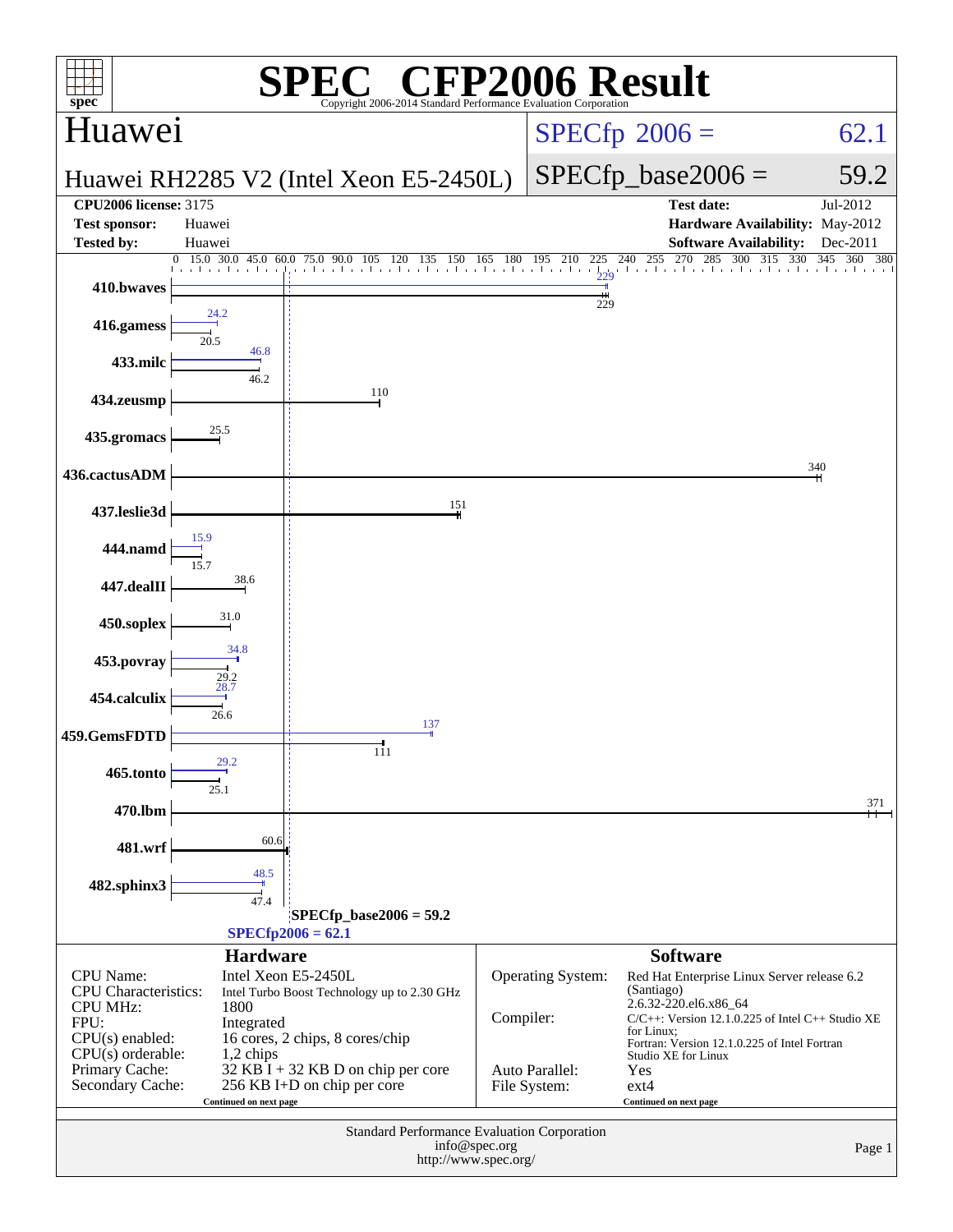

#### Huawei

### $SPECfp2006 = 62.1$  $SPECfp2006 = 62.1$

Huawei RH2285 V2 (Intel Xeon E5-2450L)

## $SPECfp\_base2006 = 59.2$

#### **[CPU2006 license:](http://www.spec.org/auto/cpu2006/Docs/result-fields.html#CPU2006license)** 3175 **[Test date:](http://www.spec.org/auto/cpu2006/Docs/result-fields.html#Testdate)** Jul-2012

| <b>Test sponsor:</b>                                                       | Huawei                                                                                                                       |                                                                                    | <b>Hardware Availability: May-2012</b>                     |            |
|----------------------------------------------------------------------------|------------------------------------------------------------------------------------------------------------------------------|------------------------------------------------------------------------------------|------------------------------------------------------------|------------|
| <b>Tested by:</b>                                                          | Huawei                                                                                                                       |                                                                                    | <b>Software Availability:</b>                              | $Dec-2011$ |
| L3 Cache:<br>Other Cache:<br>Memory:<br>Disk Subsystem:<br>Other Hardware: | $20 \text{ MB I+D}$ on chip per chip<br>None<br>96 GB (12 x 8 GB 2Rx4 PC3-12800R-11, ECC)<br>1 x 300 GB SAS, 10K RPM<br>None | <b>System State:</b><br><b>Base Pointers:</b><br>Peak Pointers:<br>Other Software: | Run level 3 (multi-user)<br>64-bit<br>$32/64$ -bit<br>None |            |

| <b>Results Table</b>                                                                                     |                |       |                |       |                |              |                |              |                |              |                |              |
|----------------------------------------------------------------------------------------------------------|----------------|-------|----------------|-------|----------------|--------------|----------------|--------------|----------------|--------------|----------------|--------------|
|                                                                                                          | <b>Base</b>    |       |                |       | <b>Peak</b>    |              |                |              |                |              |                |              |
| <b>Benchmark</b>                                                                                         | <b>Seconds</b> | Ratio | <b>Seconds</b> | Ratio | <b>Seconds</b> | <b>Ratio</b> | <b>Seconds</b> | <b>Ratio</b> | <b>Seconds</b> | <b>Ratio</b> | <b>Seconds</b> | <b>Ratio</b> |
| 410.bwayes                                                                                               | 59.4           | 229   | 59.0           | 230   | 59.8           | 227          | 59.2           | 229          | 59.4           | 229          | 59.4           | 229          |
| 416.gamess                                                                                               | 957            | 20.5  | 958            | 20.4  | 955            | 20.5         | 809            | 24.2         | 814            | 24.1         | 809            | 24.2         |
| $433$ .milc                                                                                              | 199            | 46.1  | 199            | 46.2  | 199            | 46.2         | 196            | 46.8         | 196            | 46.7         | 196            | 46.8         |
| 434.zeusmp                                                                                               | 82.8           | 110   | 83.0           | 110   | 83.2           | 109          | 82.8           | 110          | 83.0           | <b>110</b>   | 83.2           | 109          |
| 435.gromacs                                                                                              | 280            | 25.5  | 280            | 25.5  | 280            | 25.5         | 280            | 25.5         | 280            | 25.5         | 280            | 25.5         |
| 436.cactusADM                                                                                            | 34.9           | 342   | 35.1           | 340   | 35.1           | 340          | 34.9           | 342          | 35.1           | 340          | 35.1           | 340          |
| 437.leslie3d                                                                                             | 62.2           | 151   | 61.8           | 152   | 62.4           | 151          | 62.2           | 151          | 61.8           | 152          | 62.4           | 151          |
| 444.namd                                                                                                 | 512            | 15.7  | 512            | 15.7  | 512            | 15.7         | 503            | 15.9         | 503            | <b>15.9</b>  | 503            | 15.9         |
| 447.dealII                                                                                               | 297            | 38.6  | 297            | 38.6  | 297            | 38.5         | 297            | 38.6         | 297            | 38.6         | 297            | 38.5         |
| 450.soplex                                                                                               | 269            | 31.0  | 270            | 30.9  | 268            | 31.1         | 269            | 31.0         | 270            | 30.9         | 268            | 31.1         |
| 453.povray                                                                                               | 180            | 29.5  | 182            | 29.2  | 183            | 29.0         | 153            | 34.8         | 151            | 35.3         | 155            | 34.3         |
| 454.calculix                                                                                             | 310            | 26.6  | 310            | 26.6  | 312            | 26.4         | 287            | 28.7         | 290            | 28.5         | 288            | 28.7         |
| 459.GemsFDTD                                                                                             | 95.7           | 111   | 95.3           | 111   | 94.7           | 112          | 77.8           | 136          | 77.6           | 137          | 77.2           | 137          |
| 465.tonto                                                                                                | 392            | 25.1  | 391            | 25.1  | 397            | 24.8         | 340            | 28.9         | 337            | 29.2         | 337            | 29.2         |
| 470.1bm                                                                                                  | 37.0           | 371   | 36.2           | 379   | 37.4           | 367          | 37.0           | 371          | 36.2           | 379          | 37.4           | 367          |
| 481.wrf                                                                                                  | 182            | 61.2  | 184            | 60.6  | 185            | 60.5         | 182            | 61.2         | 184            | 60.6         | 185            | 60.5         |
| 482.sphinx3                                                                                              | 411            | 47.4  | 413            | 47.2  | 411            | 47.4         | 407            | 47.9         | 402            | 48.5         | 400            | 48.8         |
| Results appear in the order in which they were run. Bold underlined text indicates a median measurement. |                |       |                |       |                |              |                |              |                |              |                |              |

#### **[Operating System Notes](http://www.spec.org/auto/cpu2006/Docs/result-fields.html#OperatingSystemNotes)**

 Stack size set to unlimited using "ulimit -s unlimited" Transparent Huge Pages enabled with: echo always > /sys/kernel/mm/redhat\_transparent\_hugepage/enabled Select only test related files when installing the operating system

#### **[Platform Notes](http://www.spec.org/auto/cpu2006/Docs/result-fields.html#PlatformNotes)**

 BIOS configuration: Intel Hyper-Threading set to Disabled Set Power Efficiency Mode to Performance Sysinfo program /spec/config/sysinfo.rev6800 \$Rev: 6800 \$ \$Date:: 2011-10-11 #\$ 6f2ebdff5032aaa42e583f96b07f99d3 running on DH310-2 Wed Jul 18 17:44:56 2012

Continued on next page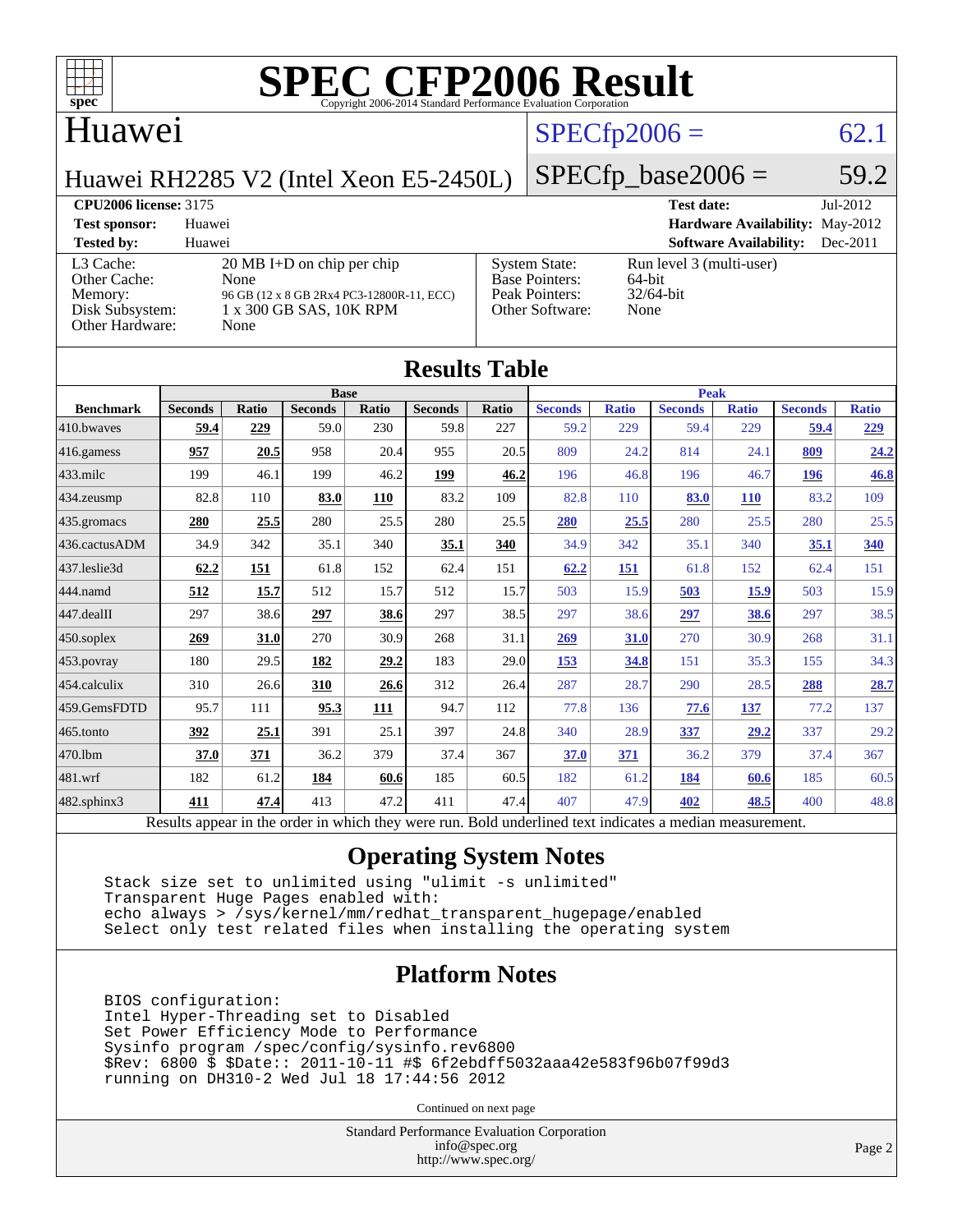

#### Huawei

 $SPECfp2006 = 62.1$  $SPECfp2006 = 62.1$ 

Huawei RH2285 V2 (Intel Xeon E5-2450L)

**[CPU2006 license:](http://www.spec.org/auto/cpu2006/Docs/result-fields.html#CPU2006license)** 3175 **[Test date:](http://www.spec.org/auto/cpu2006/Docs/result-fields.html#Testdate)** Jul-2012 **[Test sponsor:](http://www.spec.org/auto/cpu2006/Docs/result-fields.html#Testsponsor)** Huawei **[Hardware Availability:](http://www.spec.org/auto/cpu2006/Docs/result-fields.html#HardwareAvailability)** May-2012 **[Tested by:](http://www.spec.org/auto/cpu2006/Docs/result-fields.html#Testedby)** Huawei **[Software Availability:](http://www.spec.org/auto/cpu2006/Docs/result-fields.html#SoftwareAvailability)** Dec-2011

 $SPECTp\_base2006 = 59.2$ 

#### **[Platform Notes \(Continued\)](http://www.spec.org/auto/cpu2006/Docs/result-fields.html#PlatformNotes)**

| http://www.spec.org/                                                                                                                                                                                                                                                                              |        |
|---------------------------------------------------------------------------------------------------------------------------------------------------------------------------------------------------------------------------------------------------------------------------------------------------|--------|
| Standard Performance Evaluation Corporation<br>info@spec.org                                                                                                                                                                                                                                      | Page 3 |
| Continued on next page                                                                                                                                                                                                                                                                            |        |
| Binaries compiled on a system with 2 x Xeon X5645 CPU + 16GB memory<br>using RHEL 6.1                                                                                                                                                                                                             |        |
| Environment variables set by runspec before the start of the run:<br>KMP_AFFINITY = "granularity=fine, compact, 0, 1"<br>LD LIBRARY PATH = $\sqrt{spec/libs/32}/spec/libs/64$<br>OMP NUM THREADS = "16"                                                                                           |        |
| <b>General Notes</b>                                                                                                                                                                                                                                                                              |        |
| (End of data from sysinfo program)                                                                                                                                                                                                                                                                |        |
| Additional information from dmidecode:                                                                                                                                                                                                                                                            |        |
| SPEC is set to: /spec<br>Filesystem<br>Type<br>Size Used Avail Use% Mounted on<br>/dev/sda1<br>289G 103G 171G 38% /<br>ext4                                                                                                                                                                       |        |
| run-level 3 Jul 17 03:22                                                                                                                                                                                                                                                                          |        |
| uname $-a$ :<br>Linux DH310-2 2.6.32-220.el6.x86 64 #1 SMP Wed Nov 9 08:03:13 EST 2011 x86 64<br>x86_64 x86_64 GNU/Linux                                                                                                                                                                          |        |
| From /etc/*release* /etc/*version*<br>redhat-release: Red Hat Enterprise Linux Server release 6.2 (Santiago)<br>system-release: Red Hat Enterprise Linux Server release 6.2 (Santiago)<br>system-release-cpe: cpe:/o:redhat:enterprise linux:6server:qa:server                                    |        |
| From /proc/meminfo<br>MemTotal:<br>99030424 kB<br>HugePages_Total:<br>$\overline{0}$<br>Hugepagesize:<br>2048 kB                                                                                                                                                                                  |        |
| cpu cores : 8<br>siblings : 8<br>physical 0: cores 0 1 2 3 4 5 6 7<br>physical 1: cores 0 1 2 3 4 5 6 7<br>cache size : 20480 KB                                                                                                                                                                  |        |
| From /proc/cpuinfo<br>model name: $Intel(R)$ Xeon(R) CPU E5-2450L 0 @ 1.80GHz<br>2 "physical id"s (chips)<br>16 "processors"<br>cores, siblings (Caution: counting these is hw and system dependent.<br>The<br>following excerpts from /proc/cpuinfo might not be reliable. Use with<br>caution.) |        |
| This section contains SUT (System Under Test) info as seen by<br>some common utilities. To remove or add to this section, see:<br>http://www.spec.org/cpu2006/Docs/config.html#sysinfo                                                                                                            |        |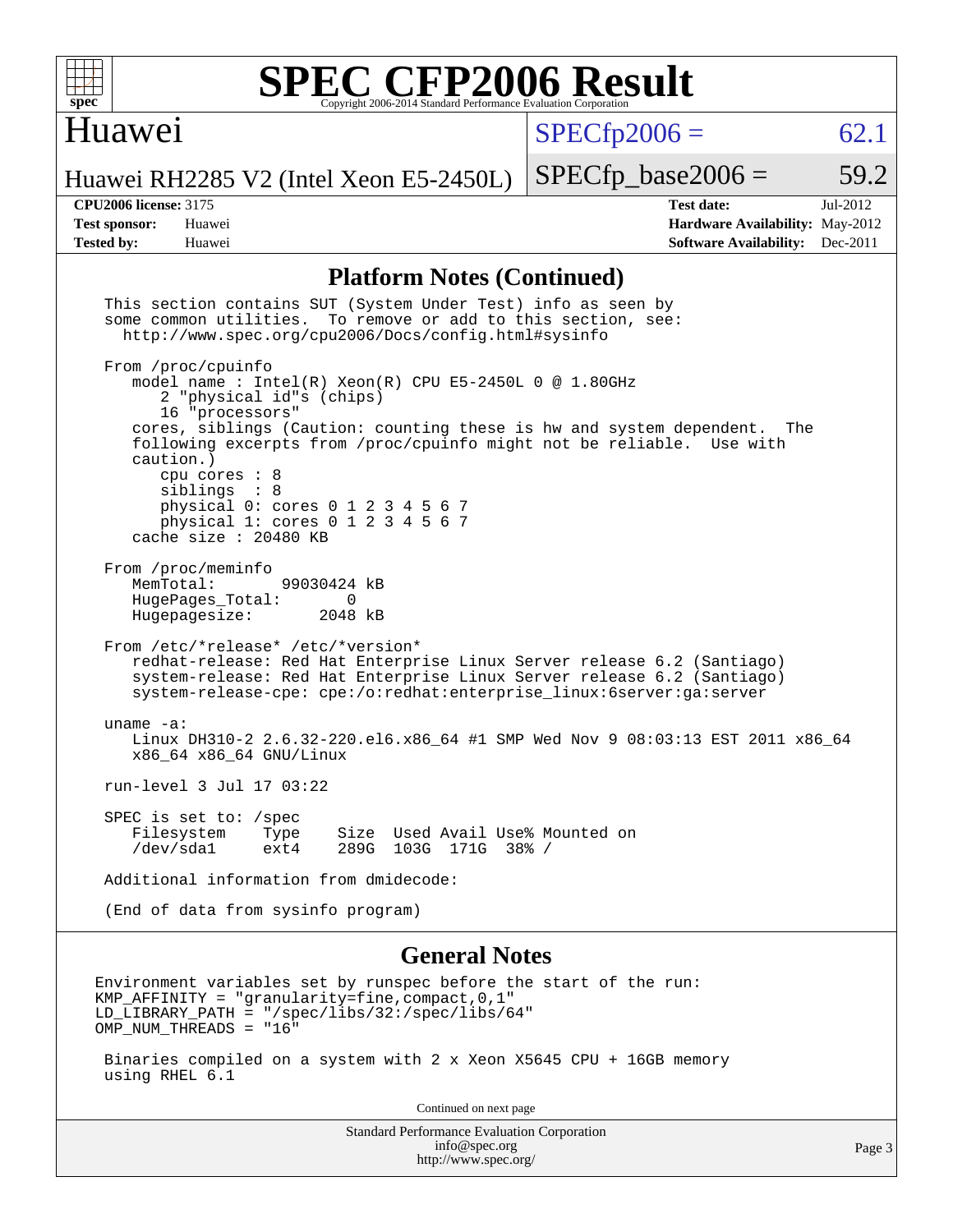

#### Huawei

 $SPECfp2006 = 62.1$  $SPECfp2006 = 62.1$ 

Huawei RH2285 V2 (Intel Xeon E5-2450L)

**[CPU2006 license:](http://www.spec.org/auto/cpu2006/Docs/result-fields.html#CPU2006license)** 3175 **[Test date:](http://www.spec.org/auto/cpu2006/Docs/result-fields.html#Testdate)** Jul-2012 **[Test sponsor:](http://www.spec.org/auto/cpu2006/Docs/result-fields.html#Testsponsor)** Huawei **[Hardware Availability:](http://www.spec.org/auto/cpu2006/Docs/result-fields.html#HardwareAvailability)** May-2012 **[Tested by:](http://www.spec.org/auto/cpu2006/Docs/result-fields.html#Testedby)** Huawei **[Software Availability:](http://www.spec.org/auto/cpu2006/Docs/result-fields.html#SoftwareAvailability)** Dec-2011

 $SPECTp\_base2006 = 59.2$ 

#### **[General Notes \(Continued\)](http://www.spec.org/auto/cpu2006/Docs/result-fields.html#GeneralNotes)**

 The Huawei RH2285 v2 and Huawei RH2285H v2 models are electronically equivalent. The results have been measured on a Huawei RH2285 v2 model.

### **[Base Compiler Invocation](http://www.spec.org/auto/cpu2006/Docs/result-fields.html#BaseCompilerInvocation)**

[C benchmarks](http://www.spec.org/auto/cpu2006/Docs/result-fields.html#Cbenchmarks):  $\frac{1}{2}$ cc  $-\text{m64}$ 

[C++ benchmarks:](http://www.spec.org/auto/cpu2006/Docs/result-fields.html#CXXbenchmarks)

[icpc -m64](http://www.spec.org/cpu2006/results/res2012q3/cpu2006-20120723-23808.flags.html#user_CXXbase_intel_icpc_64bit_bedb90c1146cab66620883ef4f41a67e)

[Fortran benchmarks](http://www.spec.org/auto/cpu2006/Docs/result-fields.html#Fortranbenchmarks): [ifort -m64](http://www.spec.org/cpu2006/results/res2012q3/cpu2006-20120723-23808.flags.html#user_FCbase_intel_ifort_64bit_ee9d0fb25645d0210d97eb0527dcc06e)

[Benchmarks using both Fortran and C](http://www.spec.org/auto/cpu2006/Docs/result-fields.html#BenchmarksusingbothFortranandC): [icc -m64](http://www.spec.org/cpu2006/results/res2012q3/cpu2006-20120723-23808.flags.html#user_CC_FCbase_intel_icc_64bit_0b7121f5ab7cfabee23d88897260401c) [ifort -m64](http://www.spec.org/cpu2006/results/res2012q3/cpu2006-20120723-23808.flags.html#user_CC_FCbase_intel_ifort_64bit_ee9d0fb25645d0210d97eb0527dcc06e)

#### **[Base Portability Flags](http://www.spec.org/auto/cpu2006/Docs/result-fields.html#BasePortabilityFlags)**

| 410.bwaves: -DSPEC CPU LP64                 |                                                                |
|---------------------------------------------|----------------------------------------------------------------|
| 416.gamess: -DSPEC_CPU_LP64                 |                                                                |
| 433.milc: -DSPEC CPU LP64                   |                                                                |
| 434.zeusmp: -DSPEC_CPU_LP64                 |                                                                |
| 435.gromacs: -DSPEC_CPU_LP64 -nofor_main    |                                                                |
| 436.cactusADM: -DSPEC_CPU_LP64 -nofor main  |                                                                |
| 437.leslie3d: -DSPEC CPU LP64               |                                                                |
| 444.namd: -DSPEC CPU LP64                   |                                                                |
| 447.dealII: -DSPEC CPU LP64                 |                                                                |
| 450.soplex: -DSPEC CPU LP64                 |                                                                |
| 453.povray: -DSPEC_CPU_LP64                 |                                                                |
| 454.calculix: - DSPEC CPU LP64 - nofor main |                                                                |
| 459. GemsFDTD: - DSPEC CPU LP64             |                                                                |
| 465.tonto: - DSPEC CPU LP64                 |                                                                |
| 470.1bm: - DSPEC CPU LP64                   |                                                                |
|                                             | 481.wrf: -DSPEC CPU_LP64 -DSPEC_CPU_CASE_FLAG -DSPEC_CPU_LINUX |
| 482.sphinx3: -DSPEC_CPU_LP64                |                                                                |

#### **[Base Optimization Flags](http://www.spec.org/auto/cpu2006/Docs/result-fields.html#BaseOptimizationFlags)**

[C benchmarks](http://www.spec.org/auto/cpu2006/Docs/result-fields.html#Cbenchmarks): [-xAVX](http://www.spec.org/cpu2006/results/res2012q3/cpu2006-20120723-23808.flags.html#user_CCbase_f-xAVX) [-ipo](http://www.spec.org/cpu2006/results/res2012q3/cpu2006-20120723-23808.flags.html#user_CCbase_f-ipo) [-O3](http://www.spec.org/cpu2006/results/res2012q3/cpu2006-20120723-23808.flags.html#user_CCbase_f-O3) [-no-prec-div](http://www.spec.org/cpu2006/results/res2012q3/cpu2006-20120723-23808.flags.html#user_CCbase_f-no-prec-div) [-static](http://www.spec.org/cpu2006/results/res2012q3/cpu2006-20120723-23808.flags.html#user_CCbase_f-static) [-parallel](http://www.spec.org/cpu2006/results/res2012q3/cpu2006-20120723-23808.flags.html#user_CCbase_f-parallel) [-opt-prefetch](http://www.spec.org/cpu2006/results/res2012q3/cpu2006-20120723-23808.flags.html#user_CCbase_f-opt-prefetch) [-ansi-alias](http://www.spec.org/cpu2006/results/res2012q3/cpu2006-20120723-23808.flags.html#user_CCbase_f-ansi-alias)

[C++ benchmarks:](http://www.spec.org/auto/cpu2006/Docs/result-fields.html#CXXbenchmarks) [-xAVX](http://www.spec.org/cpu2006/results/res2012q3/cpu2006-20120723-23808.flags.html#user_CXXbase_f-xAVX) [-ipo](http://www.spec.org/cpu2006/results/res2012q3/cpu2006-20120723-23808.flags.html#user_CXXbase_f-ipo) [-O3](http://www.spec.org/cpu2006/results/res2012q3/cpu2006-20120723-23808.flags.html#user_CXXbase_f-O3) [-no-prec-div](http://www.spec.org/cpu2006/results/res2012q3/cpu2006-20120723-23808.flags.html#user_CXXbase_f-no-prec-div) [-static](http://www.spec.org/cpu2006/results/res2012q3/cpu2006-20120723-23808.flags.html#user_CXXbase_f-static) [-opt-prefetch](http://www.spec.org/cpu2006/results/res2012q3/cpu2006-20120723-23808.flags.html#user_CXXbase_f-opt-prefetch) [-ansi-alias](http://www.spec.org/cpu2006/results/res2012q3/cpu2006-20120723-23808.flags.html#user_CXXbase_f-ansi-alias)

Continued on next page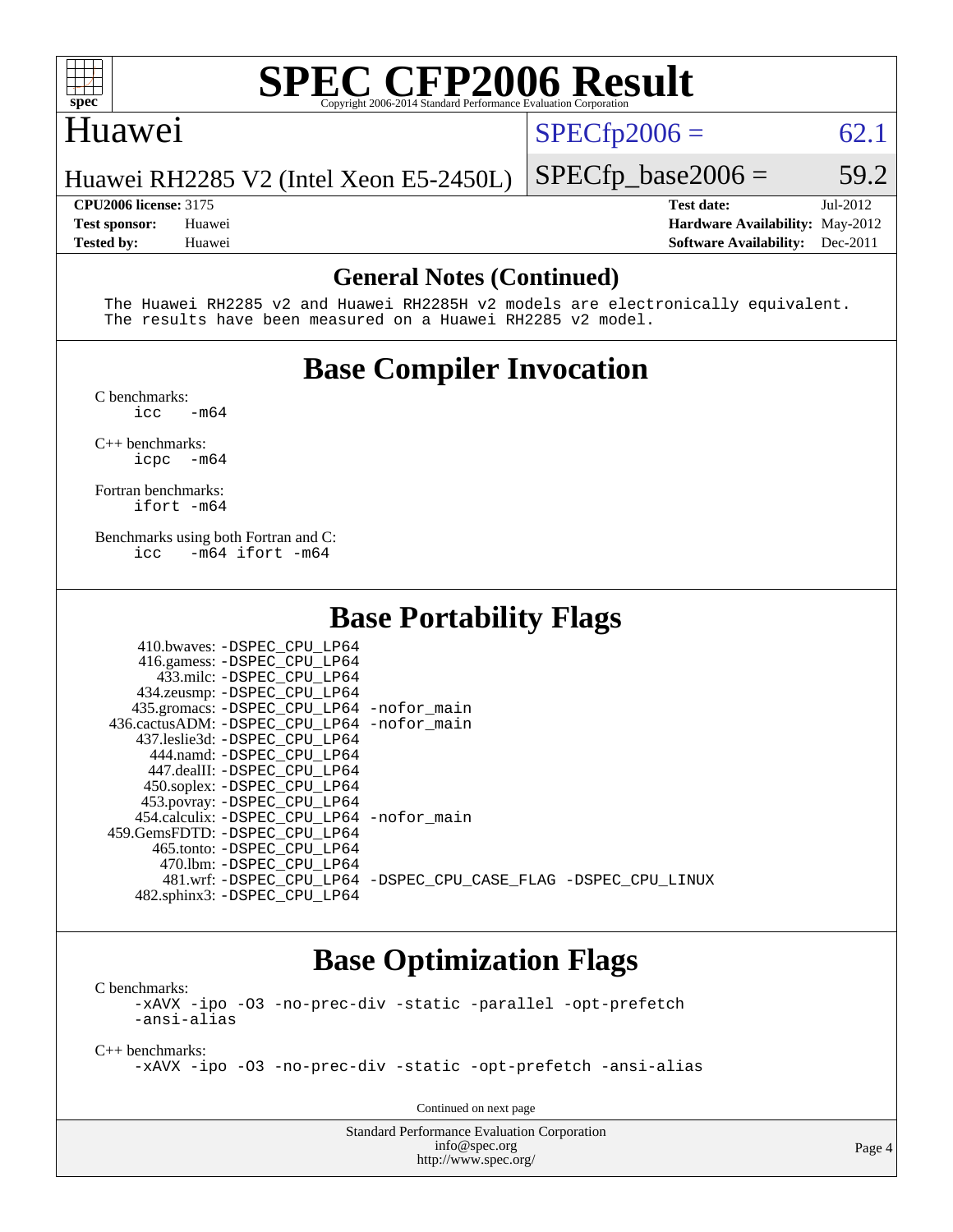

#### Huawei

 $SPECTp2006 = 62.1$ 

Huawei RH2285 V2 (Intel Xeon E5-2450L)

 $SPECfp\_base2006 = 59.2$ 

**[CPU2006 license:](http://www.spec.org/auto/cpu2006/Docs/result-fields.html#CPU2006license)** 3175 **[Test date:](http://www.spec.org/auto/cpu2006/Docs/result-fields.html#Testdate)** Jul-2012 **[Test sponsor:](http://www.spec.org/auto/cpu2006/Docs/result-fields.html#Testsponsor)** Huawei **[Hardware Availability:](http://www.spec.org/auto/cpu2006/Docs/result-fields.html#HardwareAvailability)** May-2012 **[Tested by:](http://www.spec.org/auto/cpu2006/Docs/result-fields.html#Testedby)** Huawei **[Software Availability:](http://www.spec.org/auto/cpu2006/Docs/result-fields.html#SoftwareAvailability)** Dec-2011

### **[Base Optimization Flags \(Continued\)](http://www.spec.org/auto/cpu2006/Docs/result-fields.html#BaseOptimizationFlags)**

[Fortran benchmarks](http://www.spec.org/auto/cpu2006/Docs/result-fields.html#Fortranbenchmarks):

[-xAVX](http://www.spec.org/cpu2006/results/res2012q3/cpu2006-20120723-23808.flags.html#user_FCbase_f-xAVX) [-ipo](http://www.spec.org/cpu2006/results/res2012q3/cpu2006-20120723-23808.flags.html#user_FCbase_f-ipo) [-O3](http://www.spec.org/cpu2006/results/res2012q3/cpu2006-20120723-23808.flags.html#user_FCbase_f-O3) [-no-prec-div](http://www.spec.org/cpu2006/results/res2012q3/cpu2006-20120723-23808.flags.html#user_FCbase_f-no-prec-div) [-static](http://www.spec.org/cpu2006/results/res2012q3/cpu2006-20120723-23808.flags.html#user_FCbase_f-static) [-parallel](http://www.spec.org/cpu2006/results/res2012q3/cpu2006-20120723-23808.flags.html#user_FCbase_f-parallel) [-opt-prefetch](http://www.spec.org/cpu2006/results/res2012q3/cpu2006-20120723-23808.flags.html#user_FCbase_f-opt-prefetch)

[Benchmarks using both Fortran and C](http://www.spec.org/auto/cpu2006/Docs/result-fields.html#BenchmarksusingbothFortranandC):

[-xAVX](http://www.spec.org/cpu2006/results/res2012q3/cpu2006-20120723-23808.flags.html#user_CC_FCbase_f-xAVX) [-ipo](http://www.spec.org/cpu2006/results/res2012q3/cpu2006-20120723-23808.flags.html#user_CC_FCbase_f-ipo) [-O3](http://www.spec.org/cpu2006/results/res2012q3/cpu2006-20120723-23808.flags.html#user_CC_FCbase_f-O3) [-no-prec-div](http://www.spec.org/cpu2006/results/res2012q3/cpu2006-20120723-23808.flags.html#user_CC_FCbase_f-no-prec-div) [-static](http://www.spec.org/cpu2006/results/res2012q3/cpu2006-20120723-23808.flags.html#user_CC_FCbase_f-static) [-parallel](http://www.spec.org/cpu2006/results/res2012q3/cpu2006-20120723-23808.flags.html#user_CC_FCbase_f-parallel) [-opt-prefetch](http://www.spec.org/cpu2006/results/res2012q3/cpu2006-20120723-23808.flags.html#user_CC_FCbase_f-opt-prefetch) [-ansi-alias](http://www.spec.org/cpu2006/results/res2012q3/cpu2006-20120723-23808.flags.html#user_CC_FCbase_f-ansi-alias)

**[Peak Compiler Invocation](http://www.spec.org/auto/cpu2006/Docs/result-fields.html#PeakCompilerInvocation)**

[C benchmarks](http://www.spec.org/auto/cpu2006/Docs/result-fields.html#Cbenchmarks):  $\text{icc}$  -m64

[C++ benchmarks:](http://www.spec.org/auto/cpu2006/Docs/result-fields.html#CXXbenchmarks) [icpc -m64](http://www.spec.org/cpu2006/results/res2012q3/cpu2006-20120723-23808.flags.html#user_CXXpeak_intel_icpc_64bit_bedb90c1146cab66620883ef4f41a67e)

[Fortran benchmarks](http://www.spec.org/auto/cpu2006/Docs/result-fields.html#Fortranbenchmarks): [ifort -m64](http://www.spec.org/cpu2006/results/res2012q3/cpu2006-20120723-23808.flags.html#user_FCpeak_intel_ifort_64bit_ee9d0fb25645d0210d97eb0527dcc06e)

[Benchmarks using both Fortran and C](http://www.spec.org/auto/cpu2006/Docs/result-fields.html#BenchmarksusingbothFortranandC): [icc -m64](http://www.spec.org/cpu2006/results/res2012q3/cpu2006-20120723-23808.flags.html#user_CC_FCpeak_intel_icc_64bit_0b7121f5ab7cfabee23d88897260401c) [ifort -m64](http://www.spec.org/cpu2006/results/res2012q3/cpu2006-20120723-23808.flags.html#user_CC_FCpeak_intel_ifort_64bit_ee9d0fb25645d0210d97eb0527dcc06e)

#### **[Peak Portability Flags](http://www.spec.org/auto/cpu2006/Docs/result-fields.html#PeakPortabilityFlags)**

Same as Base Portability Flags

#### **[Peak Optimization Flags](http://www.spec.org/auto/cpu2006/Docs/result-fields.html#PeakOptimizationFlags)**

[C benchmarks](http://www.spec.org/auto/cpu2006/Docs/result-fields.html#Cbenchmarks):

 433.milc: [-xAVX](http://www.spec.org/cpu2006/results/res2012q3/cpu2006-20120723-23808.flags.html#user_peakPASS2_CFLAGSPASS2_LDFLAGS433_milc_f-xAVX)(pass 2) [-prof-gen](http://www.spec.org/cpu2006/results/res2012q3/cpu2006-20120723-23808.flags.html#user_peakPASS1_CFLAGSPASS1_LDFLAGS433_milc_prof_gen_e43856698f6ca7b7e442dfd80e94a8fc)(pass 1) [-ipo](http://www.spec.org/cpu2006/results/res2012q3/cpu2006-20120723-23808.flags.html#user_peakPASS2_CFLAGSPASS2_LDFLAGS433_milc_f-ipo)(pass 2) [-O3](http://www.spec.org/cpu2006/results/res2012q3/cpu2006-20120723-23808.flags.html#user_peakPASS2_CFLAGSPASS2_LDFLAGS433_milc_f-O3)(pass 2) [-no-prec-div](http://www.spec.org/cpu2006/results/res2012q3/cpu2006-20120723-23808.flags.html#user_peakPASS2_CFLAGSPASS2_LDFLAGS433_milc_f-no-prec-div)(pass 2) [-prof-use](http://www.spec.org/cpu2006/results/res2012q3/cpu2006-20120723-23808.flags.html#user_peakPASS2_CFLAGSPASS2_LDFLAGS433_milc_prof_use_bccf7792157ff70d64e32fe3e1250b55)(pass 2) [-static](http://www.spec.org/cpu2006/results/res2012q3/cpu2006-20120723-23808.flags.html#user_peakOPTIMIZE433_milc_f-static) [-auto-ilp32](http://www.spec.org/cpu2006/results/res2012q3/cpu2006-20120723-23808.flags.html#user_peakCOPTIMIZE433_milc_f-auto-ilp32) [-ansi-alias](http://www.spec.org/cpu2006/results/res2012q3/cpu2006-20120723-23808.flags.html#user_peakCOPTIMIZE433_milc_f-ansi-alias)

 $470.$ lbm: basepeak = yes

 482.sphinx3: [-xAVX](http://www.spec.org/cpu2006/results/res2012q3/cpu2006-20120723-23808.flags.html#user_peakOPTIMIZE482_sphinx3_f-xAVX) [-ipo](http://www.spec.org/cpu2006/results/res2012q3/cpu2006-20120723-23808.flags.html#user_peakOPTIMIZE482_sphinx3_f-ipo) [-O3](http://www.spec.org/cpu2006/results/res2012q3/cpu2006-20120723-23808.flags.html#user_peakOPTIMIZE482_sphinx3_f-O3) [-no-prec-div](http://www.spec.org/cpu2006/results/res2012q3/cpu2006-20120723-23808.flags.html#user_peakOPTIMIZE482_sphinx3_f-no-prec-div) [-unroll2](http://www.spec.org/cpu2006/results/res2012q3/cpu2006-20120723-23808.flags.html#user_peakCOPTIMIZE482_sphinx3_f-unroll_784dae83bebfb236979b41d2422d7ec2) [-ansi-alias](http://www.spec.org/cpu2006/results/res2012q3/cpu2006-20120723-23808.flags.html#user_peakCOPTIMIZE482_sphinx3_f-ansi-alias) [-parallel](http://www.spec.org/cpu2006/results/res2012q3/cpu2006-20120723-23808.flags.html#user_peakCOPTIMIZE482_sphinx3_f-parallel)

[C++ benchmarks:](http://www.spec.org/auto/cpu2006/Docs/result-fields.html#CXXbenchmarks)

```
 444.namd: -xAVX(pass 2) -prof-gen(pass 1) -ipo(pass 2) -O3(pass 2)
         -no-prec-div(pass 2) -prof-use(pass 2) -fno-alias
         -auto-ilp32
```
Continued on next page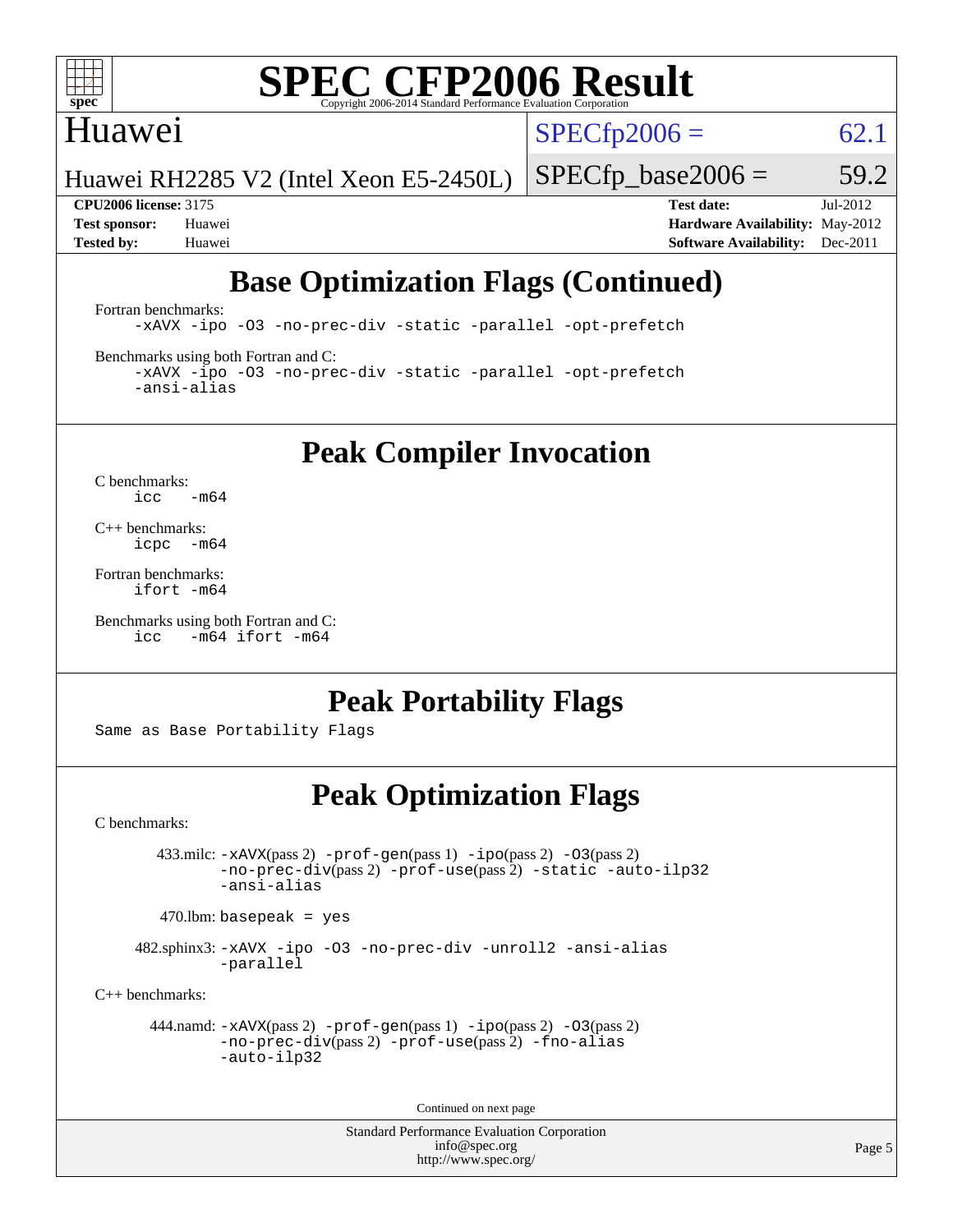

Huawei

 $SPECfp2006 = 62.1$  $SPECfp2006 = 62.1$ 

Huawei RH2285 V2 (Intel Xeon E5-2450L)

 $SPECTp\_base2006 = 59.2$ **[CPU2006 license:](http://www.spec.org/auto/cpu2006/Docs/result-fields.html#CPU2006license)** 3175 **[Test date:](http://www.spec.org/auto/cpu2006/Docs/result-fields.html#Testdate)** Jul-2012 **[Test sponsor:](http://www.spec.org/auto/cpu2006/Docs/result-fields.html#Testsponsor)** Huawei **[Hardware Availability:](http://www.spec.org/auto/cpu2006/Docs/result-fields.html#HardwareAvailability)** May-2012

## **[Peak Optimization Flags \(Continued\)](http://www.spec.org/auto/cpu2006/Docs/result-fields.html#PeakOptimizationFlags)**

**[Tested by:](http://www.spec.org/auto/cpu2006/Docs/result-fields.html#Testedby)** Huawei **[Software Availability:](http://www.spec.org/auto/cpu2006/Docs/result-fields.html#SoftwareAvailability)** Dec-2011

```
 447.dealII: basepeak = yes
          450.soplex: basepeak = yes
        453.povray: -xAVX(pass 2) -prof-gen(pass 1) -ipo(pass 2) -03(pass 2)
                  -no-prec-div(pass 2) -prof-use(pass 2) -unroll4 -ansi-alias
   Fortran benchmarks: 
         410.bwaves: -xAVX -ipo -O3 -no-prec-div -opt-prefetch -parallel
                  -static
         416.gamess: -xAVX(pass 2) -prof-gen(pass 1) -ipo(pass 2) -O3(pass 2)
                  -no-prec-div(pass 2) -prof-use(pass 2) -unroll2
                  -inline-level=0 -scalar-rep- -static
         434.zeusmp: basepeak = yes
         437.leslie3d: basepeak = yes
     459.GemsFDTD: -xAVX(pass 2) -prof-gen(pass 1) -ipo(pass 2) -O3(pass 2)
                  -no-prec-div(pass 2) -prof-use(pass 2) -unroll2
                  -inline-level=0 -opt-prefetch -parallel
          465.tonto: -xAVX(pass 2) -prof-gen(pass 1) -po(pass 2) -03(pass 2)
                  -no-prec-div(pass 2) -prof-use(pass 2) -inline-calloc
                  -opt-malloc-options=3-auto-unroll4
   Benchmarks using both Fortran and C: 
        435.gromacs: basepeak = yes
    436.cactusADM: basepeak = yes 454.calculix: -xAVX -ipo -O3 -no-prec-div -auto-ilp32 -ansi-alias
           481.wrf: basepeak = yes
                        The flags files that were used to format this result can be browsed at
http://www.spec.org/cpu2006/flags/Intel-ic12.1-official-linux64.20120425.html
http://www.spec.org/cpu2006/flags/Huawei-Platform-Settings-revE.20120703.html
```
You can also download the XML flags sources by saving the following links: <http://www.spec.org/cpu2006/flags/Intel-ic12.1-official-linux64.20120425.xml> <http://www.spec.org/cpu2006/flags/Huawei-Platform-Settings-revE.20120703.xml>